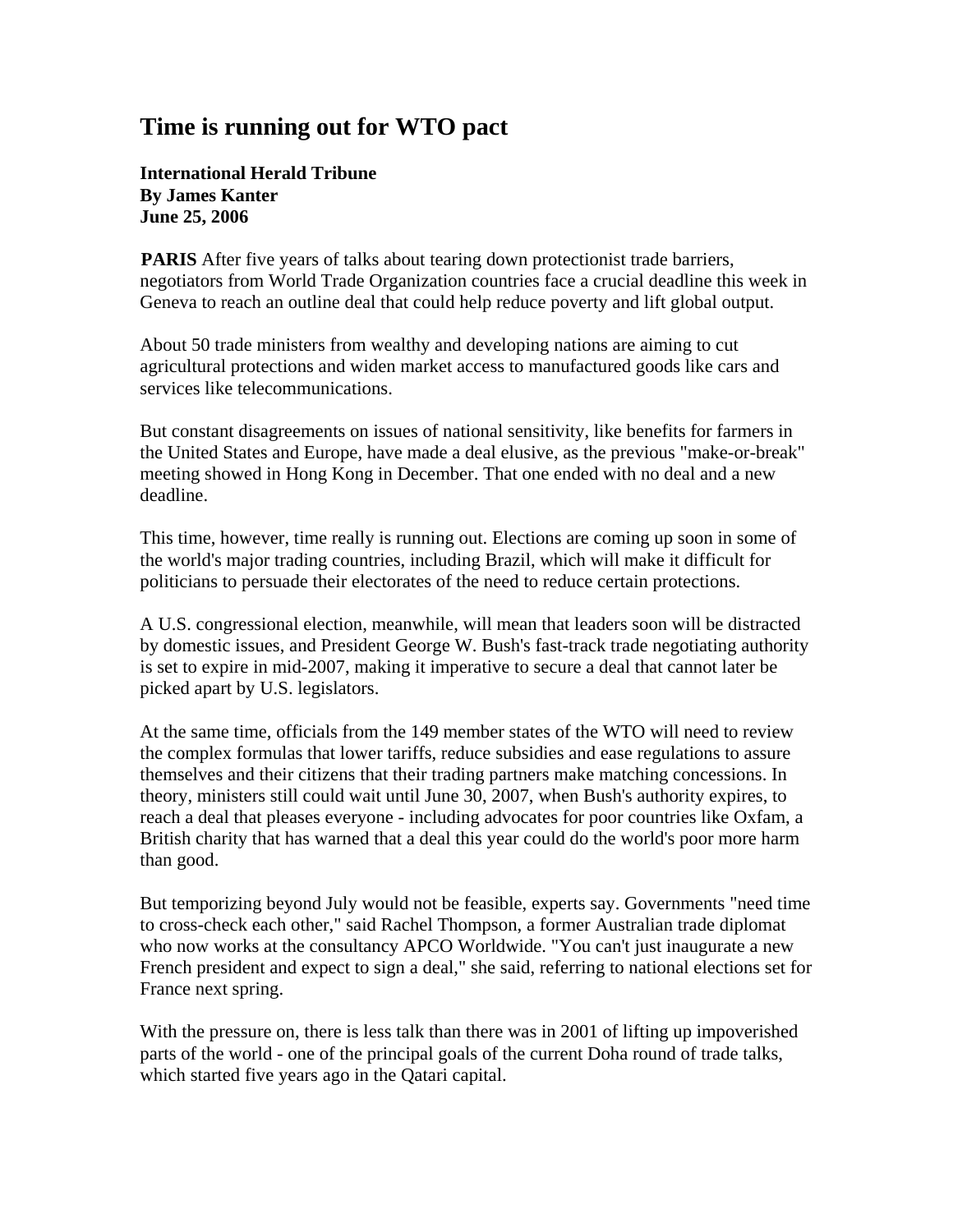"We seem to be in a mode of continually lowering expectations," said Brendan McGivern, a trade attorney with White & Case in Geneva. Instead, trade officials appear focused more on tackling details of how to ease commerce between some of the world's largest and most rapidly developing economies.

But even a limited deal could prove difficult because the talks have remained deadlocked over agriculture. The EU and the United States must compromise on farm protections before a block of countries including Brazil, India and China further open their markets to industrial goods and services. WTO officials say all three sides will need to move to pave the way for an overall accord.

To unblock the talks, the United States must cut back the kinds of subsidies that create big surpluses of goods like corn, rice and cotton - surpluses that U.S. producers end up selling cheaply in foreign markets. So far the United States has offered to lower those subsidies by 60 percent, but countries like Brazil want far deeper cuts.

European governments also generously subsidize their farmers, but they are constrained by a previous agreement to leave that budget untouched.

Where the EU does have room to move is on tariffs. The bloc now seems prepared to lower average duties by more than its current offer of 39 percent, to around 50 percent still short of the levels demanded by others.

"There is a three-way bargain here," the EU trade commissioner, Peter Mandelson, said Friday. If the Americans cut farm support, and countries like Brazil lower import barriers, the EU would "meet them both with a strengthened offer" on farm tariffs, he pledged.

There have been flickers of hope for a breakthrough in recent days. Pascal Lamy, the director general of the WTO, said he was optimistic about chances for an accord amid signs that Bush was prepared to do more to rein in U.S. farm subsidies. Mandelson will meet with all 25 EU trade ministers next week in Geneva - a sign, analysts said, that he may seek support before making big concessions.

Even so, Lamy warned negotiators Friday that much work remained to be done. In the past, trade chiefs have presented their own blueprints for a deal to fast- forward blocked talks. But if Lamy's proposals differ too much from what some countries seek, he could be rebuffed and lose credibility as a fair broker.

If the talks do stall - with little hope that even Lamy can get them moving - the major trading powers are likely to blame each other, again.

Last autumn, WTO talks broke up in acrimony when Mandelson and Celso Amorim, the Brazilian foreign minister, accused each other of negotiating in bad faith. This spring, the mood soured again when Mandelson accused the Americans of undermining the talks by replacing their chief negotiator.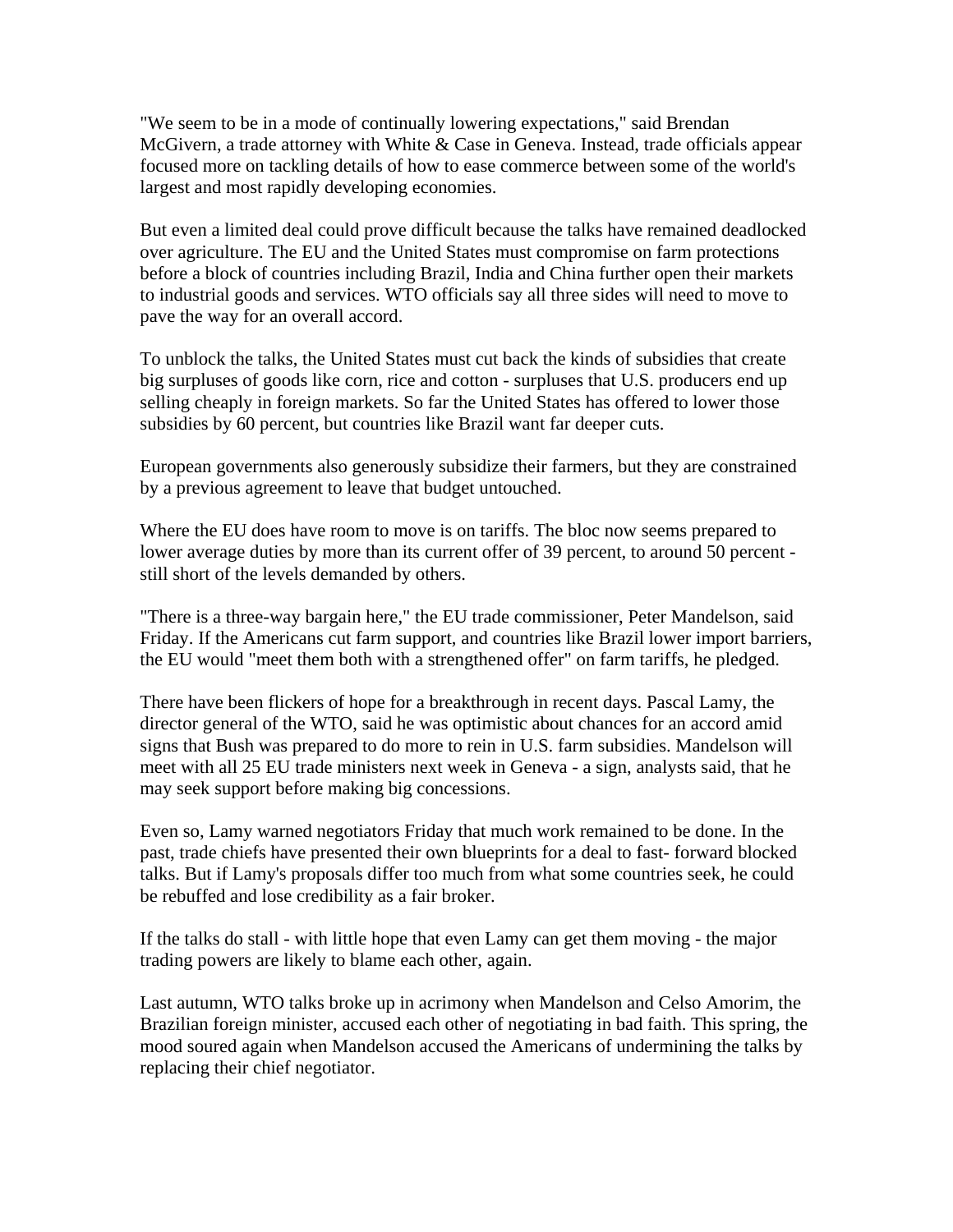Business leaders like Mark van der Horst of AmCham EU, a Brussels-based group representing U.S. companies, are unlikely to be impressed if the sniping resurfaces this week.

"Using agriculture as a bargaining chip is understandable, but the Europeans and Americans must keep the endgame in mind," van der Horst said.

**PARIS** After five years of talks about tearing down protectionist trade barriers, negotiators from World Trade Organization countries face a crucial deadline this week in Geneva to reach an outline deal that could help reduce poverty and lift global output.

About 50 trade ministers from wealthy and developing nations are aiming to cut agricultural protections and widen market access to manufactured goods like cars and services like telecommunications.

But constant disagreements on issues of national sensitivity, like benefits for farmers in the United States and Europe, have made a deal elusive, as the previous "make-or-break" meeting showed in Hong Kong in December. That one ended with no deal and a new deadline.

This time, however, time really is running out. Elections are coming up soon in some of the world's major trading countries, including Brazil, which will make it difficult for politicians to persuade their electorates of the need to reduce certain protections.

A U.S. congressional election, meanwhile, will mean that leaders soon will be distracted by domestic issues, and President George W. Bush's fast-track trade negotiating authority is set to expire in mid-2007, making it imperative to secure a deal that cannot later be picked apart by U.S. legislators.

At the same time, officials from the 149 member states of the WTO will need to review the complex formulas that lower tariffs, reduce subsidies and ease regulations to assure themselves and their citizens that their trading partners make matching concessions. In theory, ministers still could wait until June 30, 2007, when Bush's authority expires, to reach a deal that pleases everyone - including advocates for poor countries like Oxfam, a British charity that has warned that a deal this year could do the world's poor more harm than good.

But temporizing beyond July would not be feasible, experts say. Governments "need time to cross-check each other," said Rachel Thompson, a former Australian trade diplomat who now works at the consultancy APCO Worldwide. "You can't just inaugurate a new French president and expect to sign a deal," she said, referring to national elections set for France next spring.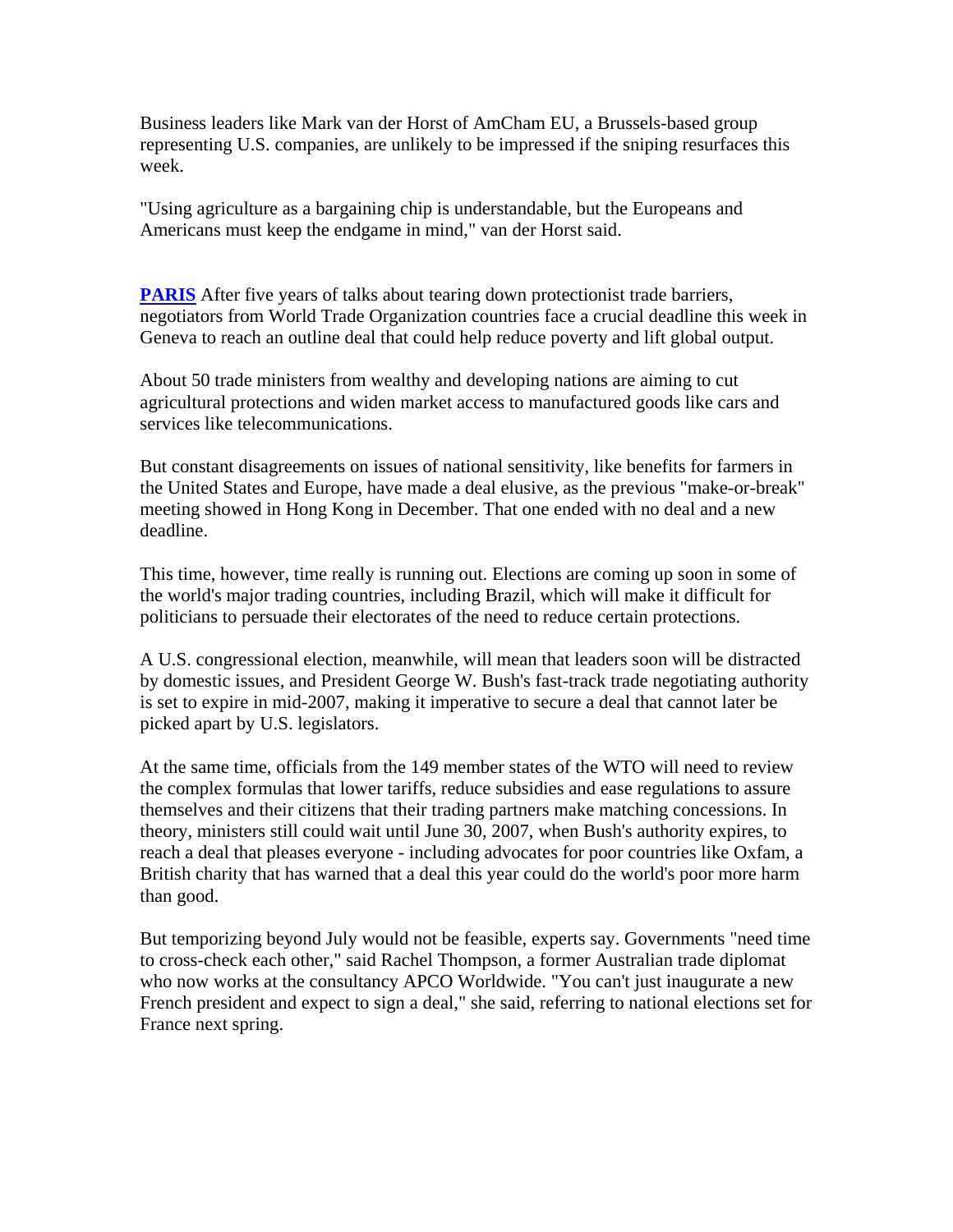With the pressure on, there is less talk than there was in 2001 of lifting up impoverished parts of the world - one of the principal goals of the current Doha round of trade talks, which started five years ago in the Qatari capital.

"We seem to be in a mode of continually lowering expectations," said Brendan McGivern, a trade attorney with White & Case in Geneva. Instead, trade officials appear focused more on tackling details of how to ease commerce between some of the world's largest and most rapidly developing economies.

But even a limited deal could prove difficult because the talks have remained deadlocked over agriculture. The EU and the United States must compromise on farm protections before a block of countries including Brazil, India and China further open their markets to industrial goods and services. WTO officials say all three sides will need to move to pave the way for an overall accord.

To unblock the talks, the United States must cut back the kinds of subsidies that create big surpluses of goods like corn, rice and cotton - surpluses that U.S. producers end up selling cheaply in foreign markets. So far the United States has offered to lower those subsidies by 60 percent, but countries like Brazil want far deeper cuts.

European governments also generously subsidize their farmers, but they are constrained by a previous agreement to leave that budget untouched.

Where the EU does have room to move is on tariffs. The bloc now seems prepared to lower average duties by more than its current offer of 39 percent, to around 50 percent still short of the levels demanded by others.

"There is a three-way bargain here," the EU trade commissioner, Peter Mandelson, said Friday. If the Americans cut farm support, and countries like Brazil lower import barriers, the EU would "meet them both with a strengthened offer" on farm tariffs, he pledged.

There have been flickers of hope for a breakthrough in recent days. Pascal Lamy, the director general of the WTO, said he was optimistic about chances for an accord amid signs that Bush was prepared to do more to rein in U.S. farm subsidies. Mandelson will meet with all 25 EU trade ministers next week in Geneva - a sign, analysts said, that he may seek support before making big concessions.

Even so, Lamy warned negotiators Friday that much work remained to be done. In the past, trade chiefs have presented their own blueprints for a deal to fast- forward blocked talks. But if Lamy's proposals differ too much from what some countries seek, he could be rebuffed and lose credibility as a fair broker.

If the talks do stall - with little hope that even Lamy can get them moving - the major trading powers are likely to blame each other, again.